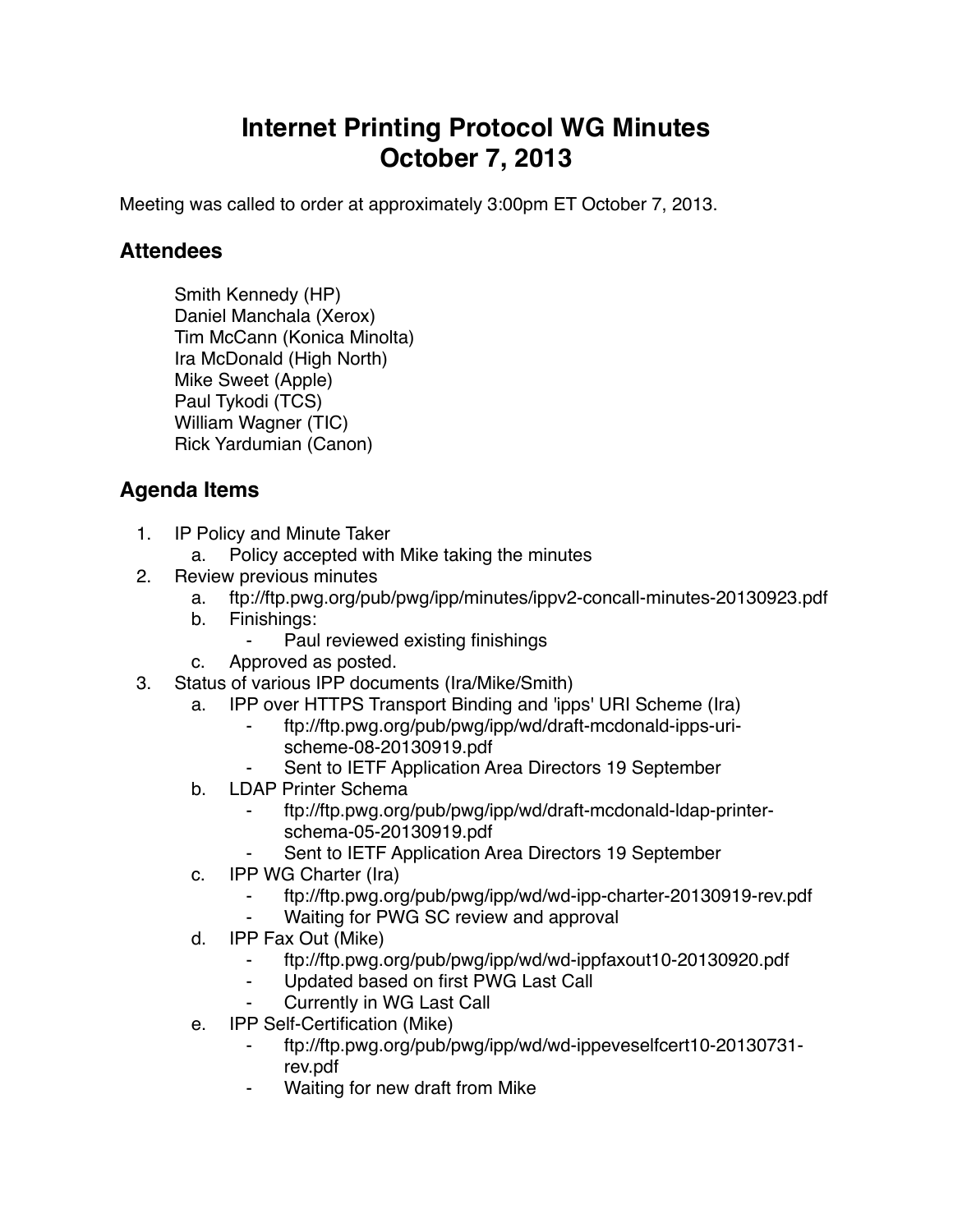- f. IPP Shared Infrastructure Extensions (Mike)
	- ⁃ ftp://ftp.pwg.org/pub/pwg/ipp/wd/wd-ippsix10-20130923-rev.pdf
	- Prototype draft posted
- g. IPP System Control Service 1.0 (Mike/Ira)
	- Ira will post outline/table-of-contents for future draft
	- ⁃ Probably need to make system a first-class object (with a group tag)
	- ⁃ What to call target URI attribute for system control service?
	- Mike to put together skeleton document based on outline
- i. IPP Transaction-based Printing Extensions (Mike)
	- ⁃ ftp://ftp.pwg.org/pub/pwg/ipp/wd/wd-ipptrans10-20130922-rev.pdf
	- Mike to post PWG Formal Vote of IPP Transaction-Based Printing **Extensions**
- 4. Review of IPP Finishings v2.0 (Mike)
	- a. ftp://ftp.pwg.org/pub/pwg/ipp/wd/wd-ippfinishings20-20130814.pdf
	- b. Resumed at section 5.1
	- c. Global: replace "client" with "Client"
	- d. Section 5.1:
		- ⁃ Line 378: "as if IT were a portrait document."
	- e. Global: replace "anti-clockwise" with "counter-clockwise"
	- f. Section 5.1.3:
		- ⁃ Break up into 5100.1-2001 Values and New Values
	- g. Action: Ira/Paul/SM workgroup to review values of finishings-col member attributes to make sure we have parity with common JDF values
	- h. Section 5.2.2.2:
		- Add references to 3806 or registry as appropriate (as source of binding type)
		- ⁃ 'flat': sheets are EDGE bound so that they can lay flat when the document is opened.
		- ⁃ Add plastic multi-ring binding from 3806 registry
		- ⁃ Action: Ira and Mike to make sure finishing MIB and Finishings 2.0 are in sync
	- i. Reference RFC 3806 for each of the 5.2.x member attributes.
	- j. Section 5.2.3.2:
		- ⁃ Varnish?
			- What about lamination?
	- k. Section 5.2.4.1:
		- Don't bother with keywords for covering-name values
		- Add examples showing coverings both wrapped over and bound with the print-stream pages
		- These covers don't pass through the marker paper path
	- l. Section 5.2.5:
		- Order of folds is significant, printer must preserve the order intent (although the implementation might reorder as long as there are no side-effects)
	- m. Section 5.2.5.1:
		- Reference front side of sheets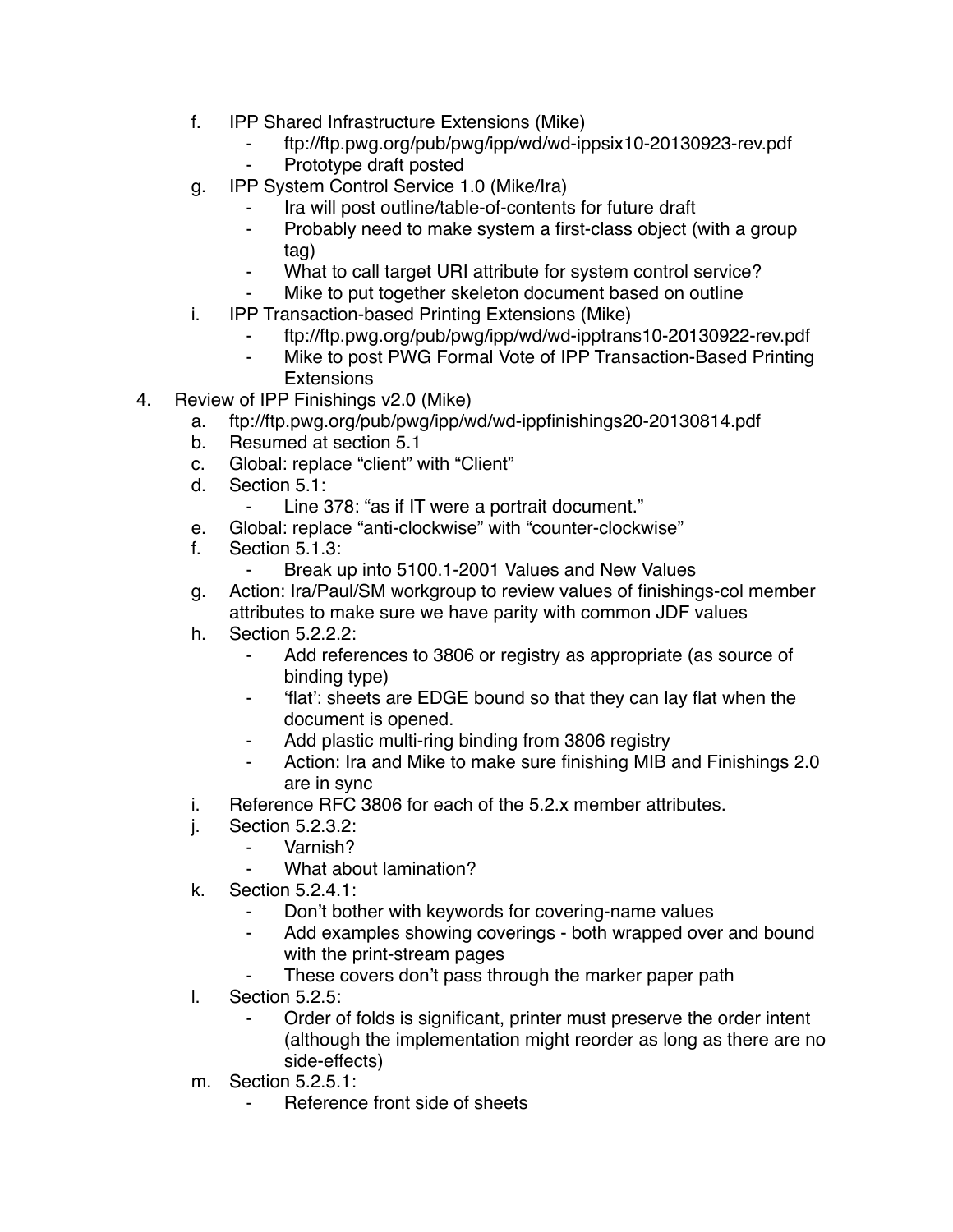- Add "beautiful graphic" showing examples
- n. Add IANA registration for 'flat' binding type any any other new finishing MIB stuff
- o. Section 5.2.6:
	- Finishing MIB has "punch pattern"?
		- A whole bunch of count/position presets with media mapping
		- ⁃ Add "punching-patterns (type2 keyword)" as alternative way to specify locations and reference edge?
- p. Section 5.2.7:
	- More stuff in Finishing MIB (type, direction, angle)
- q. Section 5.2.8.1:
	- trimming-locations (plural)
	- No trimmer-specific attributes in Finishing MIB (yay!)
- r. Add something for lamination to 5.2.x
- s. Section 6: Move it all to a table in section 5.2 to list -supported values for all member attributes
- t. Section 7: Expand
- u. Section 11.1: Add normative references to IANA registries for Printer MIB and Finisher MIB, plus JPS3
- 5. Review of IPP Implementor's Guide v2.0 (Smith)
	- a. ftp://ftp.pwg.org/pub/pwg/ipp/wd/wd-ippig20-20131002-rev.pdf
	- b. Abstract: "This document updates and extends the IPP/1.1 Implementor's Guide (RFC 3196) for all IPP protocol versions."
	- c. Page 11:
		- ⁃ Make reference to IPP System Control Service just a highlighted editor's note
		- Can revise for SCS later
	- d. Section 4.2:
		- Cache user credentials for subsequent Get-Printer-Attributes and job creation requests so that the user has an accurate list of supported job template attribute values
		- ⁃ Lots of discussion about authentication
			- Get-Printer-Attributes is not required to support filtering based on requesting-user-name
			- ⁃ Could document some workarounds ('requesting-user-name' in "get-attributes-supported" Printer attribute)
			- ⁃ But would be better off defining a new Get-User-Supported-Values operation that does not have the legacy baggage/ behavior of Get-Printer-Attributes and could make use of authentication, etc.
	- e. Action: Mike to send Ira a copy of the prtInputType registration that was done in the Printer MIB
	- f. Mention HTTP Strict Transport Security (ESTS) RFC 6797
	- g. Stopped at section 4.3

## **Next Steps / Open Actions**